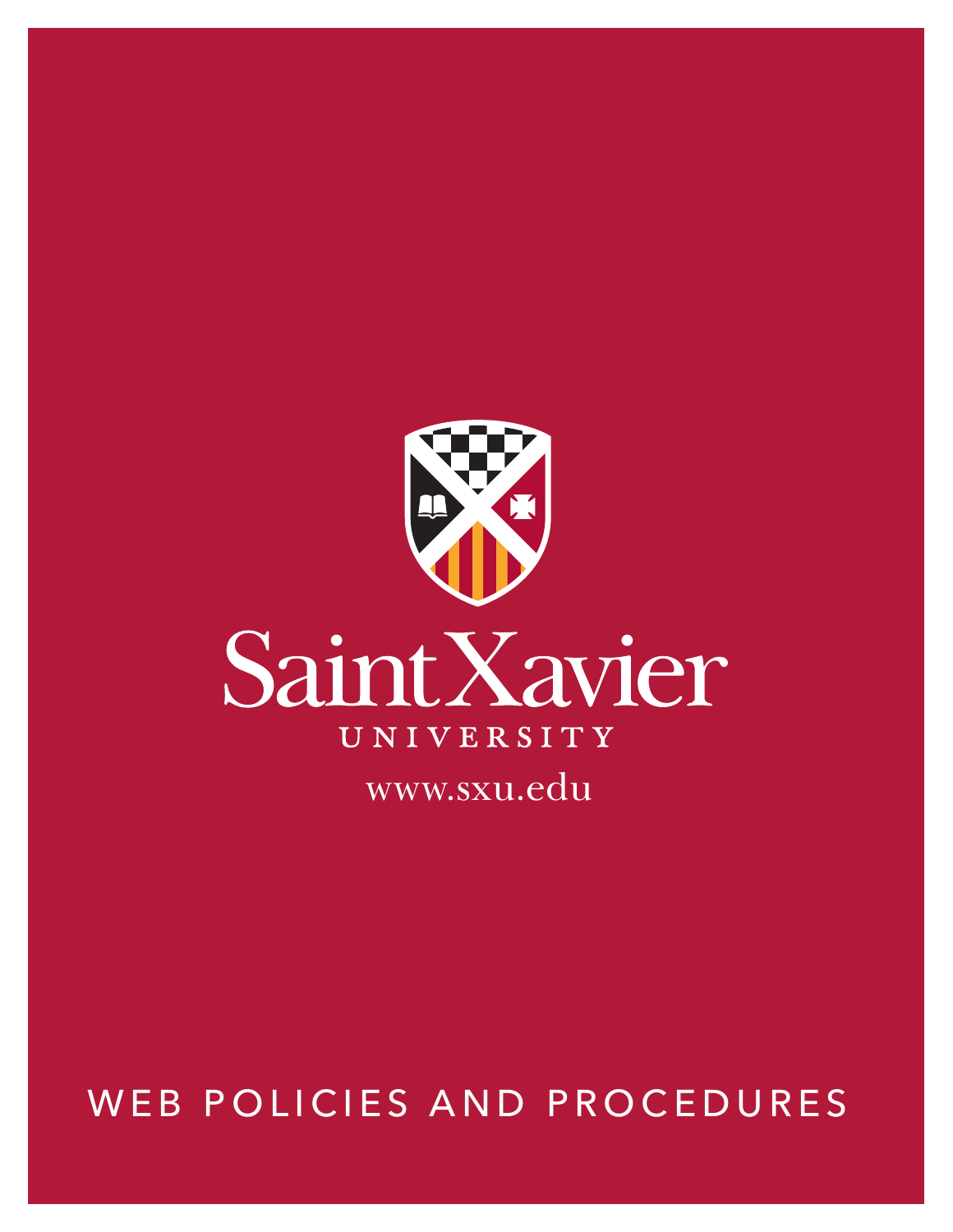The Office of University Relations is responsible for specific actions to add/change, maintain and troubleshoot the institutional website; however, each school and campus department/office is responsible for maintaining their respective web pages and ensuring they remain current and accurate. The University website generally follows the guidelines detailed in The Associated Press Stylebook as well as The Yahoo! Style Guide as described in our Content Style Guide.

### DEPARTMENT RESPONSIBILITIES

#### **CONTENT CONTRIBUTORS**

Each school and campus department and office should designate at least two content contributors who will be responsible for logging in to the Omni CMS web system and updating the department's web pages. Once trained on Omni CMS, content contributors will be given access to their office's web pages and will have the necessary training to log in and use the content management system (CMS). University Relations will not make updates to content for departmental web pages if your department has designated, trained content contributors.

#### **CONTENT OWNERS**

Each school and campus department and office should designate a content owner who will be responsible for taking ownership of the content on their department's web pages. These individuals are meant to supply content to the content contributors who are responsible for logging in to the Omni CMS web system to update content. One person can play the roles of both content owner and content contributor.

#### **PERMISSIONS**

Only content contributors who have received training in Omni CMS will be granted access to the system. Content contributors will be granted permission to edit only their department's pages. If a content contributor tries to edit a page that is not owned by or within their own department, they will be denied editing permissions. If you need updates made to a page not owned by your department, you will need permission from that department prior to requesting changes.

#### **SOCIAL MEDIA**

University Relations works with official social media accounts to create engaging and active communities.

Only official social media accounts will be promoted on the website.

If you have any questions, please contact socialmedia@sxu.edu.

Please refer to the University's Social Media Policy for more information about social media pages.

## UNIVERSITY RELATIONS RESPONSIBILITIES

#### **APPROVAL PROCESS**

All web pages that are changed are automatically sent to University Relations for approval. Please allow 48 to 72 hours for pages to be approved. You will be notified via email once pages have been approved.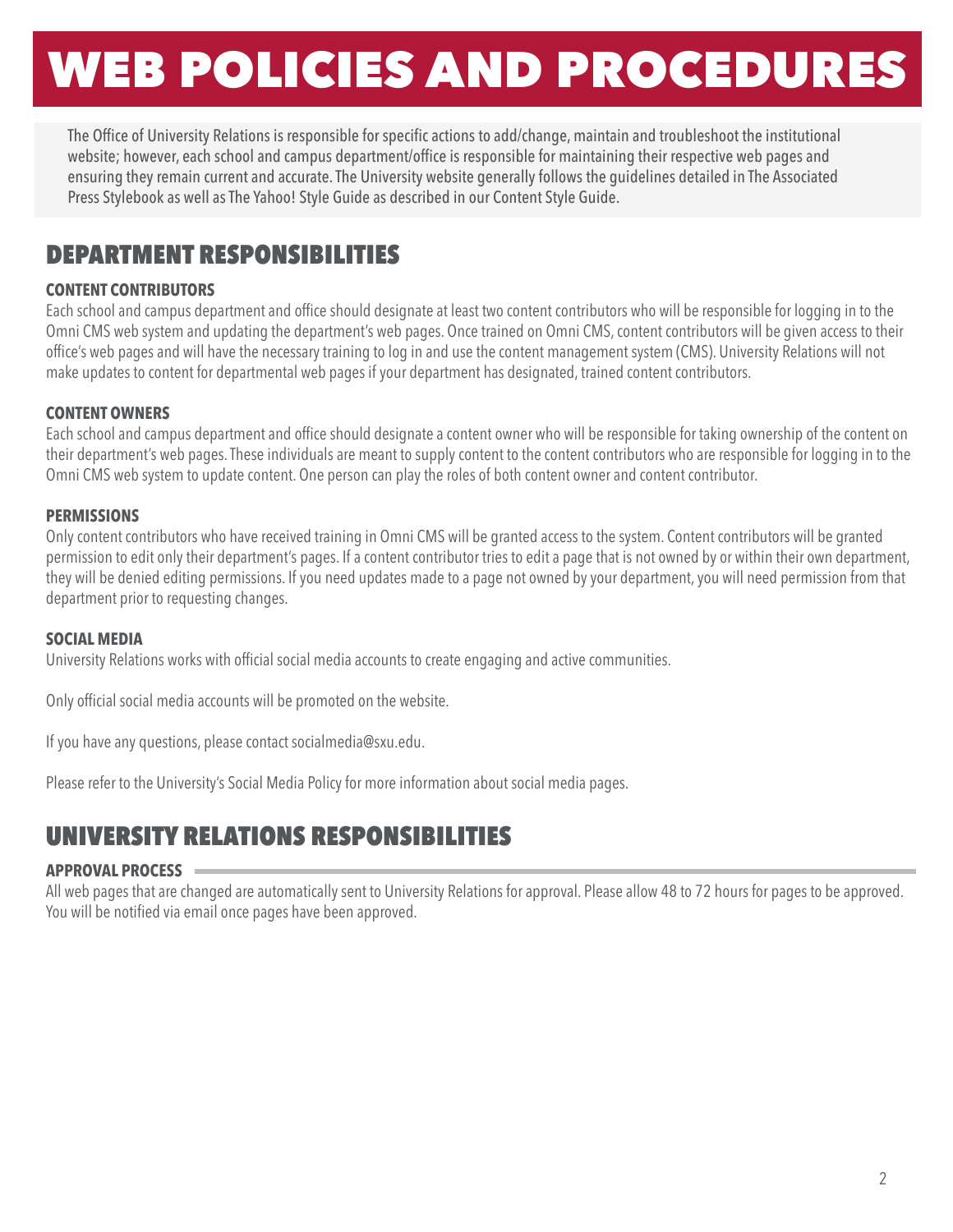#### **IMAGES**

If you have any images that you wish to add to the body of a web page or if you would like to request a slideshow, please email all images to urprojects@sxu.edu. You will be informed within 24 to 48 hours on whether the images have been approved for use. Please note that images should be no larger than 1000px and no smaller than 250px. Additionally, content contributors outside of University Relations may not insert photos, graphics or multimedia content on web pages without prior authorization.

*Please note that pictures should not replace the text that currently exists on your web page. Above all, a web page should be informative and the best way to do that is through text. Moreover, best practice is to use a combination of mediums (i.e., photos, video, text, etc.) to make the website aesthetically appealing, informative and engaging.*

#### **HEADSHOTS**

Headshots should be professional. Please avoid busy patterns, low lighting or a busy background. If you would like to have your headshot taken, please contact productionservices@sxu.edu. If you would like to submit your headshot, the photo should be in a 4:3 (8x10) ratio; images should be taken from the chest up with at least 3 fingers of space above your hair. Please email your headshot to urprojects@sxu.edu to add it to the website. University Relations has the right to make the final decision.

#### **KEYWORDS**

Recommended links associated with the keyword will be displayed at the top of search results with a colored box around it. To request a keyword, please contact urprojects@sxu.edu and include the following information:

- 1. URL of page
- 2. Page title
- 3. Page description
- 4. Suggestions for keywords
- 5. Expiration date (if applicable)

Please also note that University Relations cannot reorder keywords; Google determines the order of keywords.

## NAVIGATE SECTION

Navigate section will be maintained by University Relations. To request a link be added or removed from the local navigation, please contact urprojects@sxu.edu.

## LINKS

Linked text on a page will be of text describing the page that is being linked. Out of best practice, it shall never use the phrase "click here."

#### **LINKS TO INTERNAL UNIVERSITY WEB PAGES**

Links from a University web page to other web pages hosted on the University servers must not open in a new browser window.

#### **LINKS TO NON-UNIVERSITY WEBSITES**

All requests for external linkages from University web pages will be considered on a case-by-case basis. University Relations retains the right to rescind its permission for external links, either for a cause or as a result of a change in policy and procedures.

External links do not imply an endorsement of any particular policies, programs, services or products by Saint Xavier University.

Links external to the University domain must open in a new browser window.

#### **LINKS TO NON-WEB DOCUMENTS**

Links to documents that require a non-browser software application or browser plug-in will open in a new window format. Links must indicate the file format of the linked document surrounded by parenthesis. Examples: (PDF) for portable document format, (DOCX) for a Word document, (PPTX) PowerPoint and (XLS) for Excel.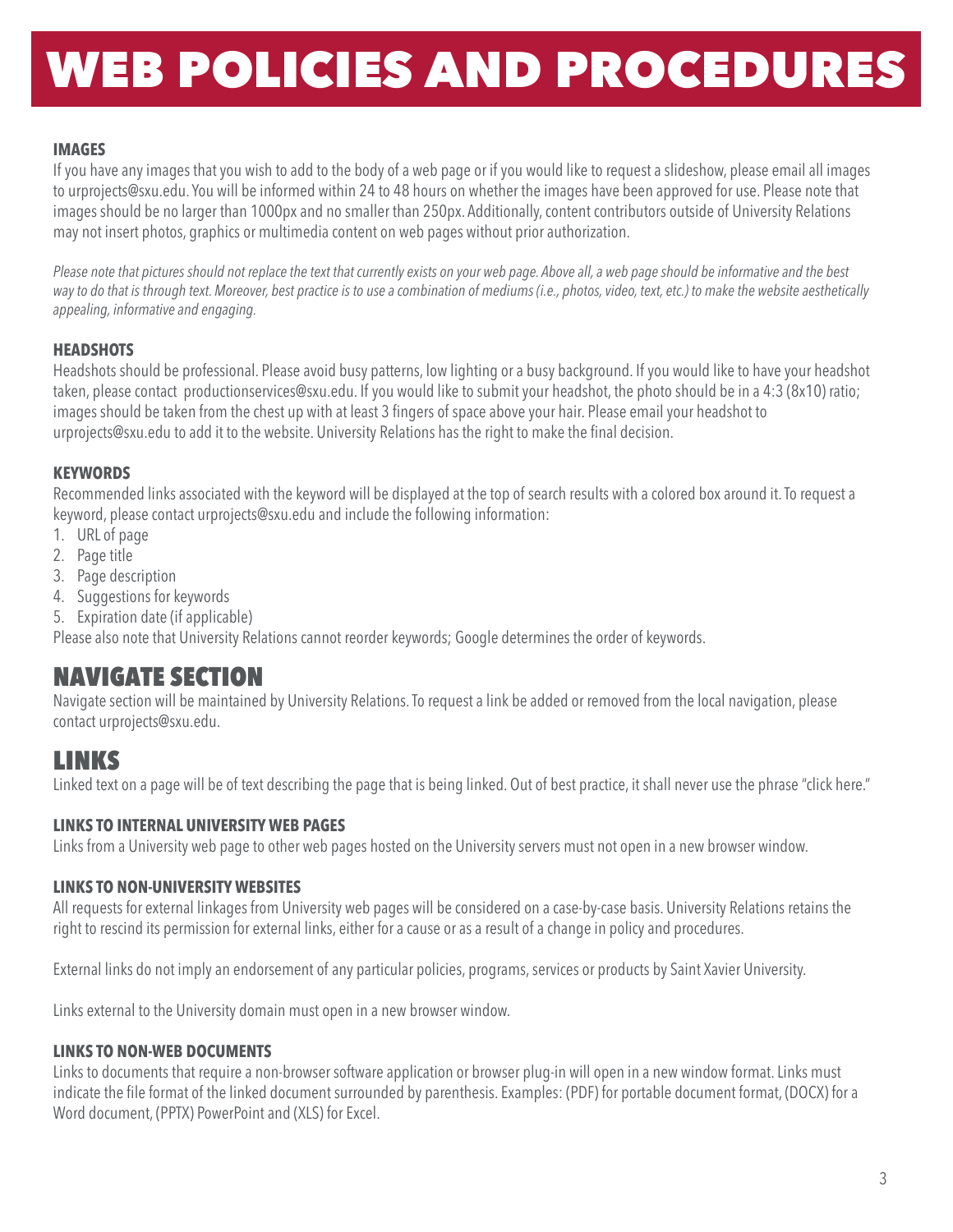#### **LINKS TO AUXILIARY WEBSITES**

Links from the main University website to other websites hosted on the University servers must open in a new browser window. Examples: Student Handbook, Residence Life Handbook, etc.

## MEGAMENU AND GLOBAL NAVIGATION

The megamenu will be maintained by University Relations. To request a megamenu change, please contact urprojects@sxu.edu.

University Relations will review proposals to add a link to your department's web pages in the megamenu. University Relations will track the metrics and traffic on your site for three months before making a decision on whether to add it or not. Other factors that will be evaluated during the decision process include best practice and what prospective and current students use.

### mySXU

All changes for mySXU should be submitted directly to The HUB at hub.sxu.edu. A staff member from Client Services will then handle your request and notify you once the web page(s) has been updated.

### NEW WEB PAGE REQUESTS

University Relations will handle all new web page requests. To request a new page, please contact urprojects@sxu.edu and include the following information:

- 1. Location where page should be placed
- 2. Content
- 3. Images (if applicable)
- 4. PDFs (if applicable)
- 5. Date and time of event (if applicable)
- 6. Specific department taking ownership of the web page
- 7. University Relations will not build a new web page until content is given.

## WEB PAGE MAINTENANCE

Once the web page has been built, the content contributors will be responsible for keeping the page updated. Outdated web pages are subject to being made offline or deleted.

## ONLINE REGISTRATION AND PAYMENT FORMS

When requesting an online registration form, please include all the information you are trying to collect (i.e., name, address, phone number, email, number of attendees, additional questions, etc.). We also ask that you provide content for the form (if applicable) and the contact person(s) to receive notification emails once the form is in use.

University Relations will let the requestor know whether or not a form request can be completed. We do not create forms that fundraise for teams, clubs or organizations.

Online registration forms can take up to at least two weeks. If payment is being included, the process can take up to four weeks.

To request online registration and payment forms, please contact urprojects@sxu.edu.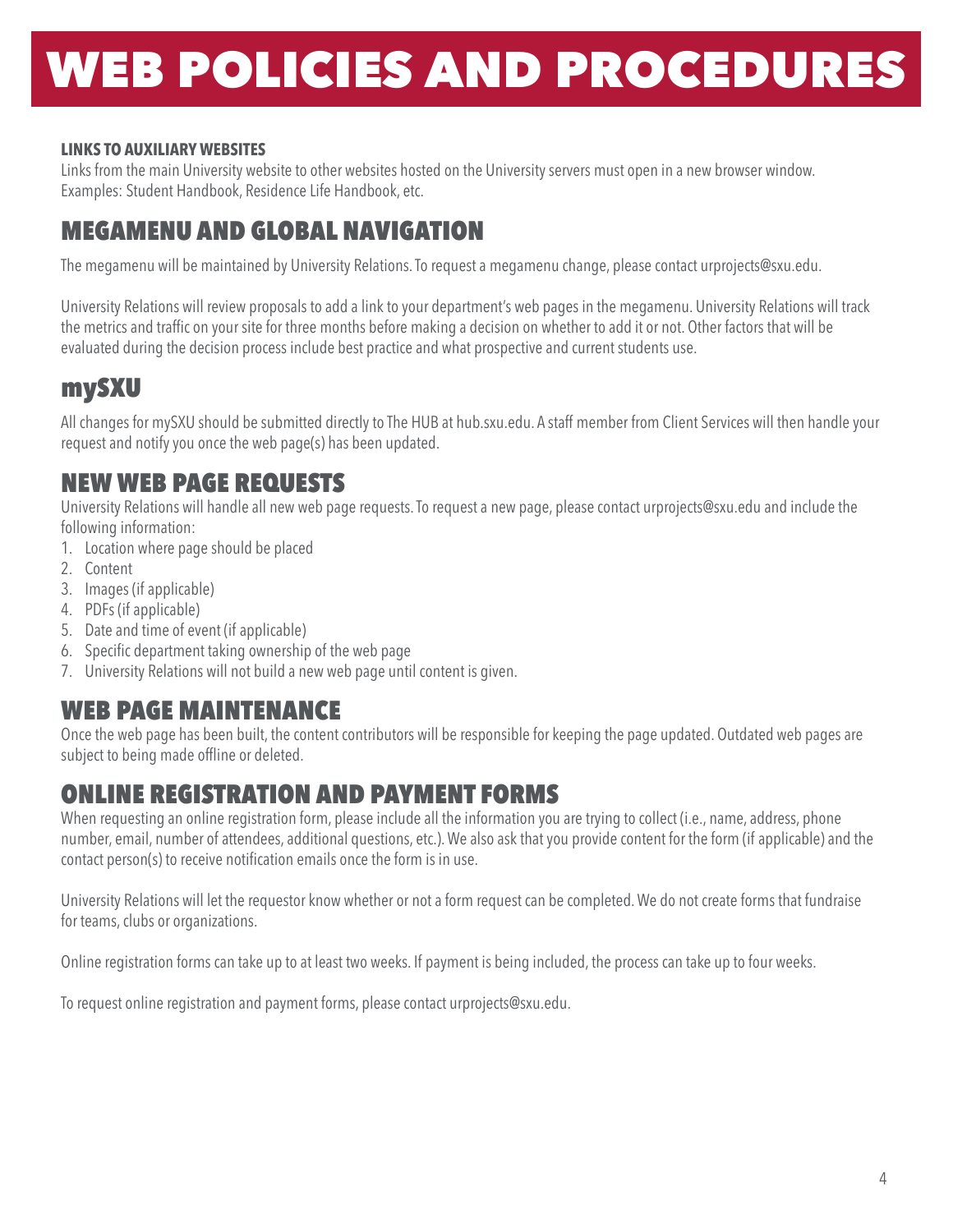## PERSONAL WEBSITES

University Relations is not responsible for the creation or maintenance of content hosted within the web space of any individual faculty, staff or student including those of student organizations. University Relations will not publish links to personal websites on the University's website.

However, University Relations can provide a public presence. See the Campus Directory.

Content specific to an individual or student organization, including instructional content such as syllabi, individual course schedules or faculty credentials, are expected to be hosted on Canvas, or the self-maintained website of the individual or organization.

Should any individual faculty, staff, student or student organization and/or club want to maintain their own personal website, University Relations recommends and encourages the following disclaimer message to be placed on a web page within the website:

*This website is maintained by faculty and/or students of Saint Xavier University and the authors are solely responsible for its editorial policy and content. Saint Xavier University disclaims all liability for any data, information or opinions contained therein.*

In addition, all personal websites must provide a prominent link back to the main University website, www.sxu.edu.

Support for personal sites can be obtained by contacting Client Services at hub.sxu.edu.

### VIDEOS

If there is a video you would like to use on your web page, please send a request to urprojects@sxu.edu and include the following information in your request:

- 1. Caption
- 2. URL of the page the video is to be placed on
- 3. Video to be uploaded to the SXU YouTube channel\*
- 4. Length of video and quality
- 5. Sponsoring department

*Please note University Relations reserves the right to refuse or edit any videos posted to the public website.*

### WEB PAGE CHANGE REQUEST

University faculty and staff who do need to make a change to their web page should first contact their department or office head or University Relations to find out who the content contributors are in their department or office. If it turns out no one is trained on Omni CMS in that department and changes need to be made to the web pages, University faculty and staff can submit a request to urprojects@sxu.edu. Please include the following information in your request:

- 1. Text
- 2. URL of page
- 3. Images (if applicable)
- 4. PDFs (if applicable)
- 5. Date and time of event (if applicable)

Please allow 72 hours for requests to be completed.